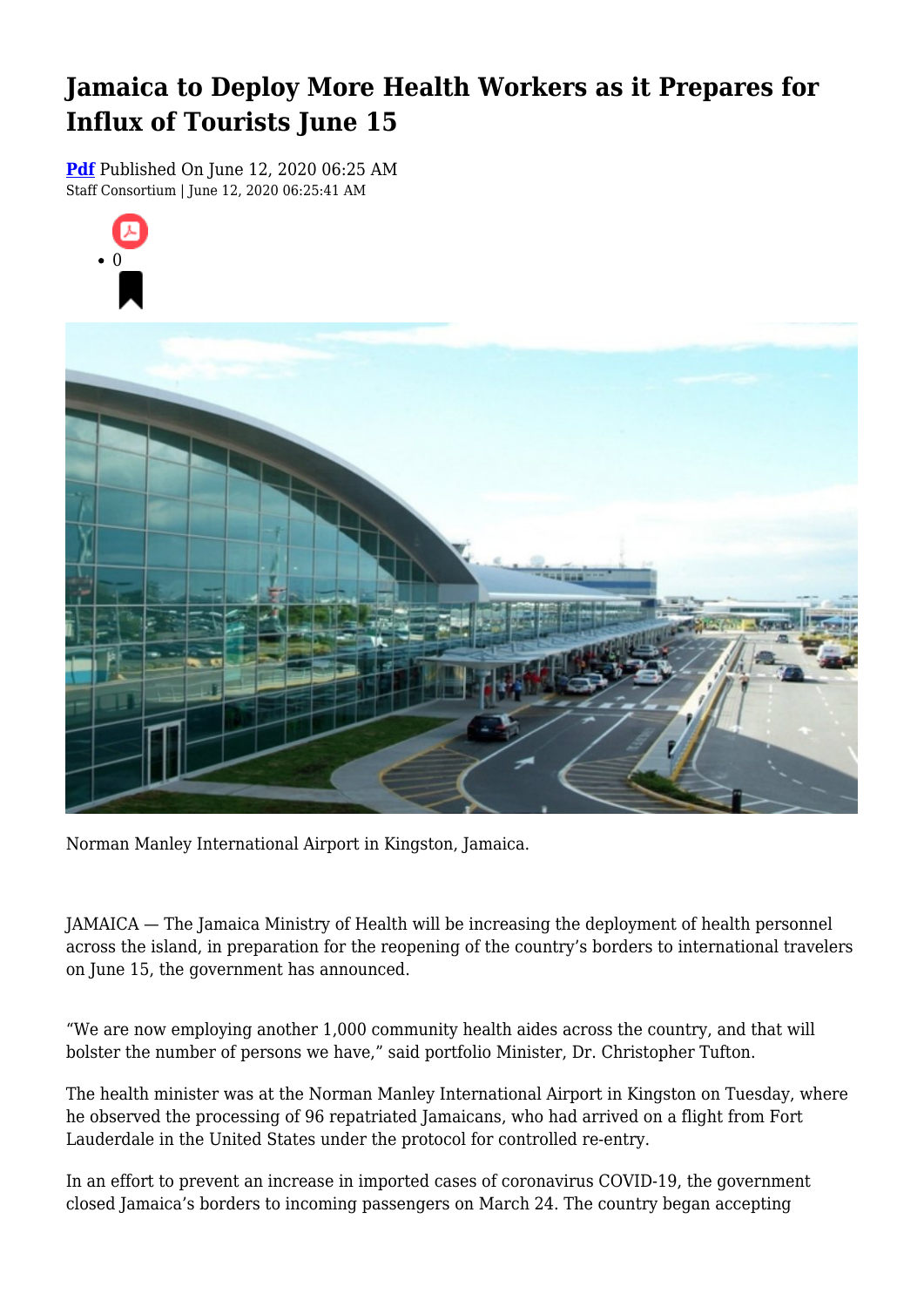repatriated Jamaicans on May 6 and in another six days, will commence accepting tourists.

Already, the ministry has redeployed numerous healthcare professionals to engage in screening at the ports of entry as more Jamaicans arrive in the island under the controlled re-entry protocol.

"We have had to redeploy significant resources in terms of people to conduct this exercise [testing, etc. at the airports].

"These are persons who would otherwise be doing other things in the public health system, community health aides, primary healthcare nurses, public health inspectors and doctors," Dr. Tufton said.

He said the government anticipates that containing COVID-19 will require expanding capacity to deal with the disease and other areas of the public health system.

## **Get the latest news straight to your phone with the VI Consortium app.**



## **0 Comments**



- Submit
	- [Disqus](#page--1-0)
	- [All](#page--1-0)
	- [Reader's Pick](#page--1-0)
	- [Vic Picks](#page--1-0)

**Sorry, No comment are found for this news.**

**Sorry, No comment are found for this news.**

**Sorry, No comment are found for this news.**